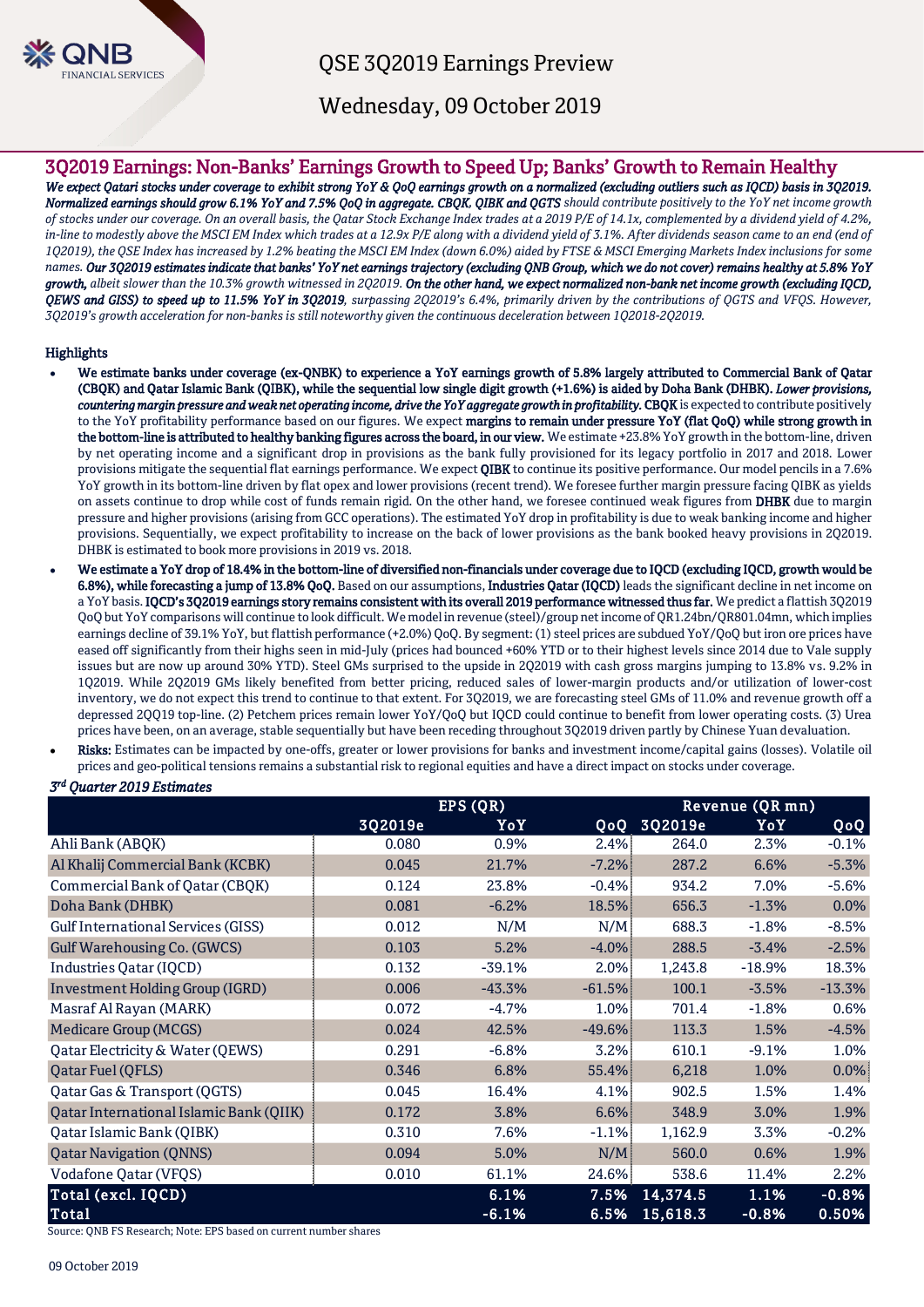| Net Income (QR mn) of Key Qatari Stocks Under Coverage (Diversified) |          |        |         |            |            |                                                                                                                                                                                                                                                                                                                                                                                                                                                                                                                                                                                                                                                                                                                                                                                                                                                                                                                                                                                                                                                                                                                                                                                                                                                                                                                      |
|----------------------------------------------------------------------|----------|--------|---------|------------|------------|----------------------------------------------------------------------------------------------------------------------------------------------------------------------------------------------------------------------------------------------------------------------------------------------------------------------------------------------------------------------------------------------------------------------------------------------------------------------------------------------------------------------------------------------------------------------------------------------------------------------------------------------------------------------------------------------------------------------------------------------------------------------------------------------------------------------------------------------------------------------------------------------------------------------------------------------------------------------------------------------------------------------------------------------------------------------------------------------------------------------------------------------------------------------------------------------------------------------------------------------------------------------------------------------------------------------|
| <b>Stock</b>                                                         | 3Q2018   | 2Q2019 | 3Q2019e | % Δ<br>YoY | % Δ<br>QoQ | <b>Key Themes</b>                                                                                                                                                                                                                                                                                                                                                                                                                                                                                                                                                                                                                                                                                                                                                                                                                                                                                                                                                                                                                                                                                                                                                                                                                                                                                                    |
| <b>GISS</b>                                                          | 5.22     | 4.03   | 22.75   | N/M        | N/M        | We forecast an earnings improvement in 3Q2019 after the<br>slump seen in 2Q2019. On back of its poor earnings<br>performance in 2Q2019, we expect GISS to regain some<br>momentum in 3Q. We do note GISS' quarterly net income<br>remains volatile and difficult to predict given its four<br>disparate segments and razor-thin margins. For 3Q2019,<br>we expect revenue/net income of QR688.3mn/QR22.7mn.<br>We model in top-line declines of 2% YoY and 8% QoQ,<br>while earnings should improve significantly. Sequentially,<br>the insurance segment should post a lower top-line given<br>a refocusing on the reinsurance business in medical but<br>margins should improve (insurance posted a ~QR5mn loss<br>in 2Q2019). Drilling should also continue to improve<br>sequentially in terms of a lower net loss. Our overall thesis<br>remains the same - GISS' story consists of a sum of moving<br>parts, not entirely predictable and fairly volatile. We do not<br>expect this to change. However, we do expect drilling to pull<br>itself out of losses suffered during 2016-19 by 2020 in light<br>of demand due to the proposed North Field expansion and<br>given our assumption of high fleet utilization & modest cost<br>savings. We maintain our Outperform rating with a QR2.10<br>price target. |
| GWCS                                                                 | 57.49    | 62.99  | 6.047   | 5.2%       | (4.0)%     | We expect QR288.5mn/QR60.5mn in top-line/net income.<br>We expect revenue to decline 3.4% YoY and 2.5% QoQ,<br>while net income should post a 5.2% growth YoY (down<br>4.0% QoQ). We retain our bullish investment thesis on<br>GWCS - the company has withstood the blockade well with<br>its freight forwarding segment showing significant growth in<br>2018; GWCS' logistics business also remains robust driven<br>by contract logistics and increasing occupancy in Bu Sulba.<br>Growth post Bu Sulba (+90% occupancy) will decline, but as<br>we had flagged previously, GWCS should start generating<br>substantial FCF with FCF yield increasing from 1.5% in 2017<br>to 9.5% in 2018, reaching 16.2% in 2023. Dividend yield of<br>3.8% for 2018 should grow to 5.6% by 2023. With major<br>capex already done, there could be upside to dividends<br>medium-term. We maintain our Accumulate rating on GWCS<br>with a QR5.10 price target.                                                                                                                                                                                                                                                                                                                                                                |
| <b>IGRD</b>                                                          | 8.25     | 12.16  | 4.68    | (43.3%)    | (61.5%)    | We anticipate IGRD to record lower revenue in 3Q2019<br>(3.5% YoY) due to delays in the initiation of some new<br>projects, which we believe will be partially compensated<br>over 4Q2019 with the contribution of QR265mn of new<br>orders received in April'19. As a result of these delays<br>coupled with lower other income, higher depreciation<br>expenses and rising interest expenses (due to debt<br>received for CESCO's minority stake buy out), we<br>anticipate IGRD's 3Q2019 net income to be at QR4.7mn vs.<br>QR8.2mn as of 3Q2018. Nevertheless, we are of the view<br>that the new management's hands-on approach is<br>expected to bear fruit over the coming quarters with lower<br>costs and higher revenue. We continue to rate IGRD as<br>Outperform with a price target of QR0.75.                                                                                                                                                                                                                                                                                                                                                                                                                                                                                                          |
| IQCD                                                                 | 1,316.29 | 785.56 | 801.04  | (39.1%)    | 2.0%       | IQCD's 3Q2019 earnings story remains consistent with its<br>overall 2019 performance witnessed thus far. We predict a<br>flattish 3Q2019 QoQ but YoY comparisons will continue to<br>look difficult. We model in revenue (steel)/group net<br>income of QR1.24bn/QR801.04mn, which implies<br>earnings decline of 39.1% YoY, but flattish performance<br>(+2.0%) QoQ. By segment: (1) steel prices are subdued<br>YoY/QoQ but iron ore prices have eased off significantly<br>from their highs seen in mid-July (prices had bounced<br>+60% YTD or to their highest levels since 2014 due to Vale<br>supply issues but are now up around 30% YTD). Steel GMs<br>surprised to the upside in 2Q2019 with cash gross margins<br>jumping to 13.8% vs. 9.2% in 1Q2019. While 2Q2019 GMs<br>likely benefited from better pricing, reduced sales of<br>lower-margin products and/or utilization of lower-cost<br>inventory, we do not expect this trend to continue to that                                                                                                                                                                                                                                                                                                                                                 |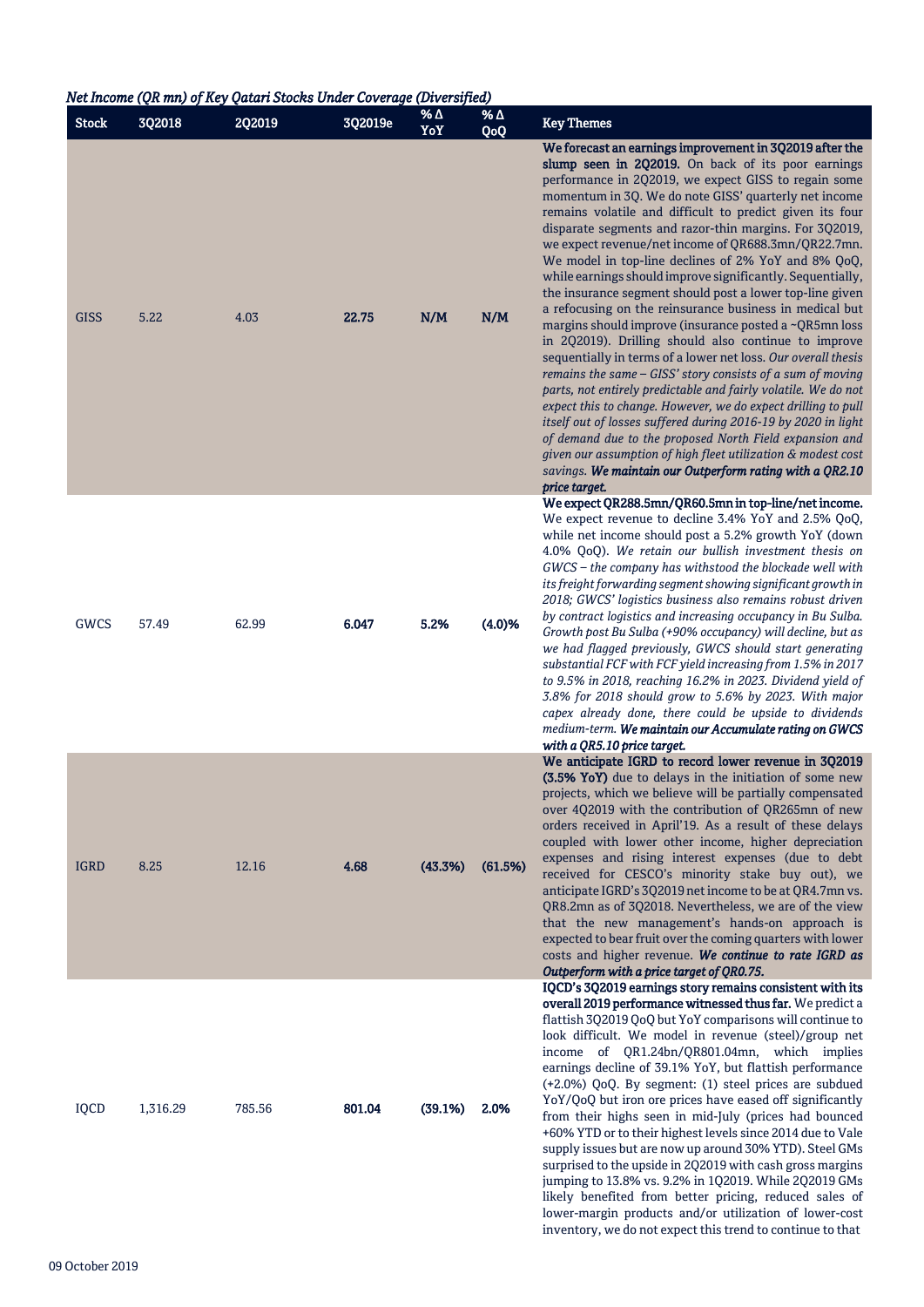|              | 302018 |        |         | <b>%Δ</b> | %Δ      |                                                                                                                                                                                                                                                                                                                                                                                                                                                                                                                                                                                                                                                                                                                                                                                                                                                                                                                                                                                                                                                                                                                                                                                                                                                                                                                                                                |
|--------------|--------|--------|---------|-----------|---------|----------------------------------------------------------------------------------------------------------------------------------------------------------------------------------------------------------------------------------------------------------------------------------------------------------------------------------------------------------------------------------------------------------------------------------------------------------------------------------------------------------------------------------------------------------------------------------------------------------------------------------------------------------------------------------------------------------------------------------------------------------------------------------------------------------------------------------------------------------------------------------------------------------------------------------------------------------------------------------------------------------------------------------------------------------------------------------------------------------------------------------------------------------------------------------------------------------------------------------------------------------------------------------------------------------------------------------------------------------------|
| <b>Stock</b> |        | 2Q2019 | 3Q2019e | YoY       | QoQ     | <b>Key Themes</b><br>extent. For 3Q2019, we are forecasting steel GMs of 11.0%<br>and revenue growth off a depressed 2QQ19 top-line. (2)<br>Petchem prices remain lower YoY/QoQ but IQCD could<br>continue to benefit from lower operating costs. (3) Urea<br>prices have been, on an average, stable sequentially but<br>have been receding throughout 3Q2019 driven partly by<br>Chinese Yuan devaluation. We retain our QR10.50 price<br>target and Market Perform rating; we believe, while earnings<br>are largely under pressure in 2019, investors will seek<br>answers regarding deployment of IQCD's cash pile and the<br>Expansion/acquisition-related<br>company's<br>strategy.<br>newsflow and upside in earnings/dividends could be key for<br>charting the way forward.                                                                                                                                                                                                                                                                                                                                                                                                                                                                                                                                                                          |
| <b>MCGS</b>  | 4.77   | 13.48  | 6.80    | 42.5%     | (49.6%) | We expect MCGS to record QR6.8mn in 3Q2019 net<br>earnings with a 2.5% rise YoY primarily due to lower<br>provisions. We anticipate slightly higher revenue for<br>MCGS in 3Q2019 (1.5%, YoY). However, due to a predicted<br>rise of operating expenses with the contribution of new Al<br>Wakrah Clinic, we forecast MCGS' gross profit to fall 2.5%<br>YoY. On the other hand, the lack of impairment provisions<br>for SEHA receivables in 3Q2019 (QR6.3mn as of 3Q2018)<br>is partially mitigated by recent implementation of<br>depreciation of right to use assets and higher financial<br>expenses. Please note as the company reversed the bulk of<br>the provisions for receivables in 4Q2018, 3Q2019's<br>expected YoY growth in net earnings is not likely to be<br>repeated in 4Q2019. We continue to forecast QR85.4mn of<br>net earnings for FY2019, which implies a 1% rise YoY. The<br>company is likely to benefit from an anticipated re-<br>initiation of Qatar's National Health Insurance Scheme,<br>which resulted in a substantial upsurge in MCGS' revenue<br>and net profit during its first implementation in 2013-<br>2015. Until details of the new National Health Insurance<br>are clarified, we foresee MCGS shares remaining volatile.<br>We maintain our Market Perform rating on the name with a<br>price target of OR8.24. |
| QEWS         | 343.83 | 310.45 | 320.30  | (6.8%)    | 3.2%    | 3Q2019 metrics to continue to show effects of lower<br>tariffs/offtake forecasts on YoY basis but sequential<br>trends could remain stable. Revenue should fall 9.1% YoY<br>but eke out a 1% QoQ increase. On a yearly basis, QEWS'<br>top-line has already witnessed declines of 18.3% in<br>1Q2019 and 11.7% in 2Q2019. As we have noted<br>previously, RAF B, which already witnessed lowered<br>tariffs under a 12-year contract extension from July 2018,<br>also faces lower offtake this year given Umm Al Houl<br>(which is running at full capacity). Moreover, RAF B1/B2<br>are going through a contractually agreed dip in tariff rates<br>this year. Costs have also increased beyond modeled<br>expectations given higher-than-expected gas costs for<br>RAF B's renewal. We continue to like the company as a long-<br>term play with a relatively defensive business model. QEWS<br>still enjoys decent EBITDA margins and dividend/FCF yields.<br>LT catalysts (which are not in our model) abound, including<br>additional domestic expansions (like Facility E; Siraj solar,<br>etc.). Beyond Paiton (Indonesia), we do not have color on<br>other Nebras projects, which could lead to growth relative to<br>our model. We maintain our Market Perform rating on the                                                                        |

*shares with a price target of QR17.00.*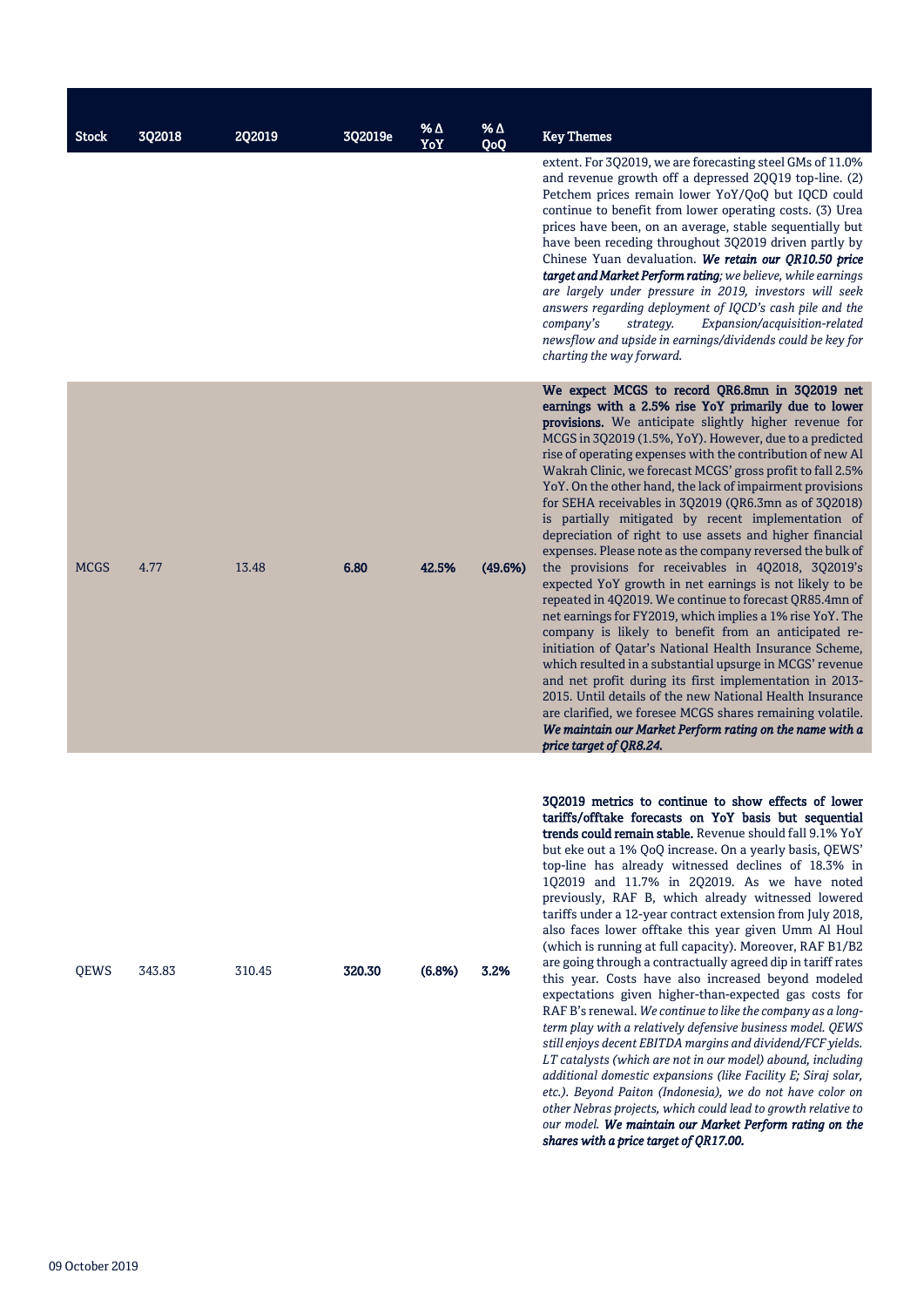| <b>Stock</b> | 3Q2018 | <b>2Q2019</b> | 3Q2019e | % Δ<br>YoY | $% \triangle$<br>QoQ | <b>Key Themes</b>                                                                                                                                                                                                                                                                                                                                                                                                                                                                                                                                                                                                                                                                                                                                                                                                                                                                                                                                                                                                                                                                                                                                                                                          |
|--------------|--------|---------------|---------|------------|----------------------|------------------------------------------------------------------------------------------------------------------------------------------------------------------------------------------------------------------------------------------------------------------------------------------------------------------------------------------------------------------------------------------------------------------------------------------------------------------------------------------------------------------------------------------------------------------------------------------------------------------------------------------------------------------------------------------------------------------------------------------------------------------------------------------------------------------------------------------------------------------------------------------------------------------------------------------------------------------------------------------------------------------------------------------------------------------------------------------------------------------------------------------------------------------------------------------------------------|
| <b>QFLS</b>  | 322.28 | 221.38        | 344.09  | 6.8%       | 55.4%                | We expect Woqod to report QR344.1mn in net earnings in<br>3Q2019, a rise of 6.8% rise YoY driven by our 2% growth<br>estimate for gross profits and lower minority interest.<br>QFLS, the exclusive fuel distributor in Qatar, is likely to<br>benefit from the expected fleet expansion of its major<br>client, Qatar Airways, in the coming years. Jet fuel is<br>QFLS' prime product, accounting for half of total fuel sold<br>as of 1H2019. Hence, Qatar Airways Group's planned<br>expansion is likely to be the foremost long-term driver for<br>Woqod's bottom line growth. Concurrently, the<br>company's ongoing expansion of its retail fuel station<br>network should support its fuel and non-fuel revenue<br>growth gradually. Nevertheless, following a 38.6% rise in<br>QFLS shares YTD (outperforming the DSM Index's 0.0%)<br>ignited by the name's FTSE and MSCI EM Index inclusions,<br>we believe the stock is now fairly valued. We maintain our<br>Market Perform rating on QFLS shares with a QR23.40 price<br>target.                                                                                                                                                             |
| QGTS         | 214.11 | 239.59        | 249.32  | 16.4%      | 4.1%                 | We expect a solid 3Q2019 with YoY earnings propelled by<br>higher JV income and lower finance charges. YoY,<br>adjusted revenue/earnings of QR902.5mn/QR249.3mn<br>should be up 1.5%/16.4%. On a sequential basis, adjusted<br>revenue and net income should appreciate 1.4% and 4.1%,<br>respectively. YoY earnings should benefit from higher JV<br>income (2 conventional LNG vessels added at Maran in<br>March 2018 and one FSRU added in June 2018, along with<br>continued traction in the shipyard business) and lower<br>interest charges. We remain bullish on QGTS and consider it<br>as the best avenue for equity investors to participate in the<br>long-term growth expected in Qatar's LNG sector. Going<br>forward, in terms of catalysts, we continue to believe<br>expansion of Qatar's LNG output from 77 MTPA to 110<br>MTPA is a significant driver. Currently our model does not<br>assume any fleet expansion and we will incorporate such<br>expansion once more details are revealed. We foresee<br>significant upward revision to our estimates and price target<br>once we factor in this expansion. For now, we maintain our<br>Accumulate rating and price target of QR2.50. |
| <b>QNNS</b>  | 102.38 | 37.65         | 107.45  | 5.0        | N/M                  | We expect ONNS to follow recent trends. We anticipate<br>net income to increase YoY driven by QGTS and other JV<br>income, which has been the driving force behind QNNS.<br>The QoQ surge in the bottom-line is mainly driven by a<br>significant drop in vessels impairments. The company<br>reported impairments of QR113mn in 2Q2019. We are<br>Market Perform on the name for now with a QR8.10 target<br>price.                                                                                                                                                                                                                                                                                                                                                                                                                                                                                                                                                                                                                                                                                                                                                                                       |
| <b>VFQS</b>  | 26.72  | 34.53         | 43.04   | 61.1%      | 24.6%                | VFQS should continue its trend of positive earnings in<br>3Q2019. Revenue should grow 11.4% YoY and 2.2% QoQ,<br>while the significant yearly growth in earnings is driven<br>by revenue/costs improvement. Our view on the stock<br>remains unchanged - we continue to like the company's<br>momentum in postpaid fueled by traction in Flex, Red and<br>enterprise plans. With control moving to Qatar Foundation<br>(50% owner), we expect traction in the postpaid segment to<br>continue, along with a renewed push into fixed-line services.<br>Despite these positive moves, profitability metrics remain<br>subdued with ROIC to remain below WACC until at least<br>CY2023. We maintain our rating/price target of Market<br>Perform/QR1.70.                                                                                                                                                                                                                                                                                                                                                                                                                                                      |

Source: QNB FS Research, company data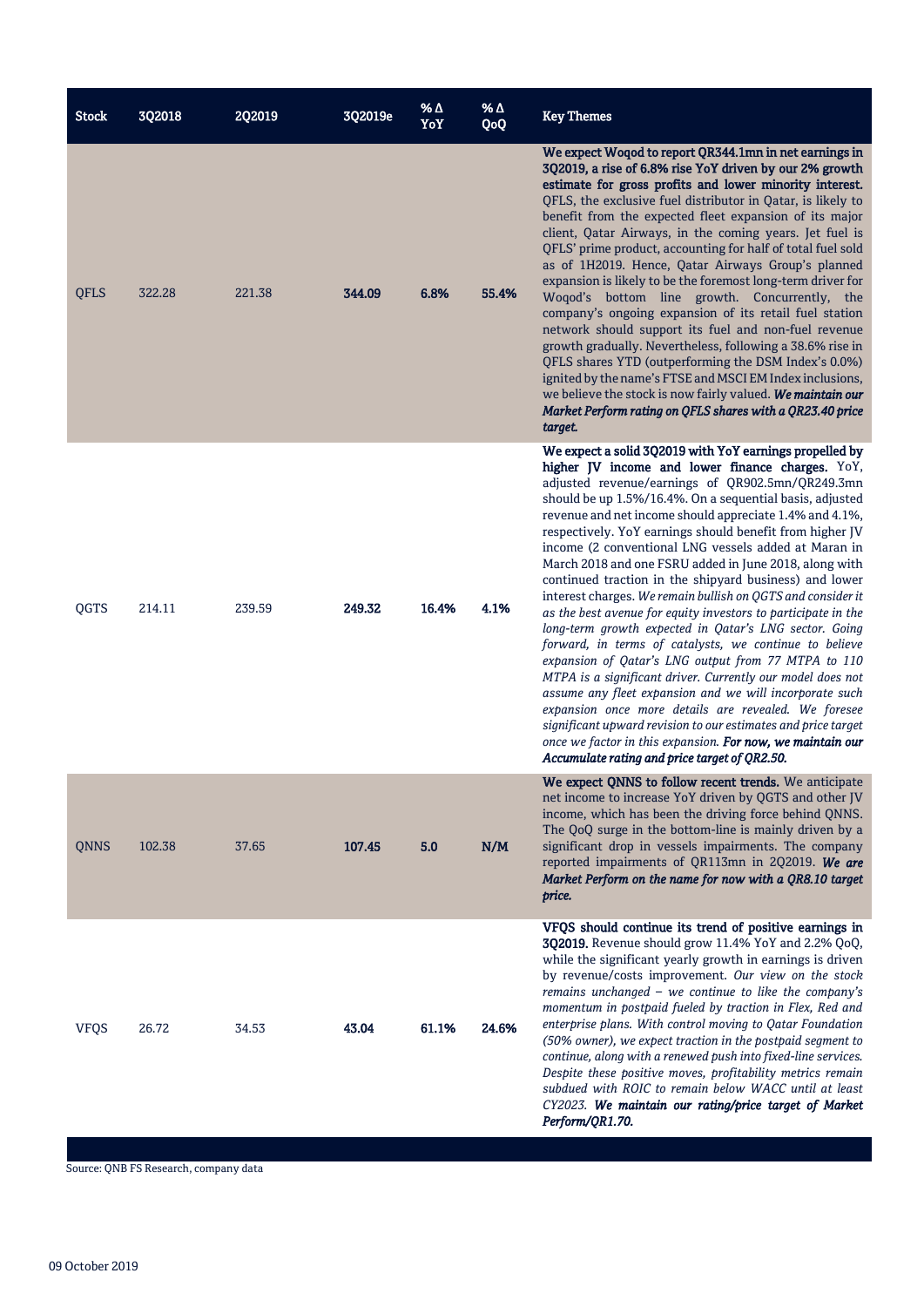## *Net Income (QR mn) of Key Qatari Stocks Under Coverage (Financials)*

| <b>Stock</b> | 3Q2018 | 2Q2019 | 3Q2019e | % $\Delta$<br>YoY | % $\Delta$<br>QoQ | <b>Key Themes</b>                                                                                                                                                                                                                                                                                                                                                                                                                                                                                                                                                                                          |
|--------------|--------|--------|---------|-------------------|-------------------|------------------------------------------------------------------------------------------------------------------------------------------------------------------------------------------------------------------------------------------------------------------------------------------------------------------------------------------------------------------------------------------------------------------------------------------------------------------------------------------------------------------------------------------------------------------------------------------------------------|
| ABQK         | 184.61 | 181.82 | 186.18  | 0.9%              | 2.4%              | flattish profitability YoY (+2.4%<br><b>We</b><br>expect<br>sequentially); margins to remain under pressure. Based<br>on our assumptions, we expect net profit to move up by<br>0.9% YoY due to higher non-funded income. On a QoQ<br>basis, we estimate bottom-line growth of 2.4% due to<br>lower provisions and opex vs. 2Q2019 (historical trend).<br>We maintain our Market Perform rating and price target at<br>QR3.00.                                                                                                                                                                             |
| <b>KCBK</b>  | 134.07 | 175.76 | 163.12  | 21.7%             | (7.2%)            | We expect YoY growth in bottom-line to be driven by<br>healthy core banking income and significantly lower<br>provisions. The YoY growth in profitability is a result of<br>a 6.6% growth in revenue, 2.9% decline in opex and 22%<br>drop in provisions. We note 2016 and 2017 was the peak<br>of provisions for the bank and it started to normalize in<br>2018 and we expect a further decline in 2019. We note<br>drop in the bottom-line QoQ is due to weak figures (in-<br>line with historical trends). For the time being, we<br>maintain our Market Perform rating and price target at<br>OR1.40. |
| <b>CBQK</b>  | 404.56 | 503.01 | 500.98  | 23.8%             | (0.4% )           | Margins to remain under pressure YoY (flat QoQ) while<br>strong growth in bottom-line is attributed to healthy<br>banking figures across the board, in our view. We<br>estimate +23.8% YoY growth in the bottom-line, driven<br>by net operating income and a significant drop in<br>provisions as the bank fully provisioned for its legacy<br>portfolio in 2017 and 2018. Margins are expected to<br>remain under pressure, however. The sequential flat<br>earnings performance is mitigated by lower provisions.<br>We maintain our Market Perform rating and target price of<br>OR4.30.               |
| <b>DHBK</b>  | 266.77 | 211.10 | 250.17  | (6.2%)            | 18.5%             | We foresee continued weak figures from DHBK due to<br>margin pressure and higher provisions (arising from<br>GCC operations); QoQ rise is attributable to lower<br>provisions. The estimated YoY drop in profitability is<br>due to weak banking income and higher provisions.<br>Sequentially, we expect profitability to increase on the<br>back of lower provisions as the bank booked heavy<br>provisions in 2Q2019. DHBK is estimated to book more<br>provisions in 2019 vs. 2018. For the time being, we<br>maintain our Market Perform rating and target price at<br>OR2.60.                        |
| MARK         | 566.00 | 534.01 | 539.13  | (4.7%)            | 1.0%              | We estimate a drop in profitability YoY. On a YoY basis,<br>MARK's performance is due to margin pressure and<br>lower net reversals vs. 3Q2018. It should be noted that<br>the bank reported a large unprecedented net income in<br>3Q2018 on the back of high net reversals. In terms of our<br>recommendation, we maintain our Market Perform rating<br>and price target at QR3.40.                                                                                                                                                                                                                      |
| QIIK         | 251.16 | 244.54 | 260.61  | 3.8%              | 6.6%              | QIIK should follow historical trends. We estimate a<br>3.8% increase in earnings YoY driven by healthy core<br>banking income (in-line with historical trends) and a<br>sharp drop in provisions, while the QoQ drop is due to<br>lower opex and provisions vs. the 2 <sup>nd</sup> quarter (in-line<br>with historical trends). We maintain our Reduce rating<br>and target price of QR6.30.                                                                                                                                                                                                              |
| QIBK         | 679.99 | 740.08 | 731.89  | 7.6%              | (1.1%)            | We expect QIBK to continue its positive performance.<br>We pencil in a 7.6% YoY growth in its bottom-line<br>driven by flat opex and lower provisions (recent trend).<br>QIBK's sequential earnings decline is driven by lower<br>positive minority interest. We maintain our Reduce<br>rating and price target at QR12.90.                                                                                                                                                                                                                                                                                |

Source: QNB FS Research, company data